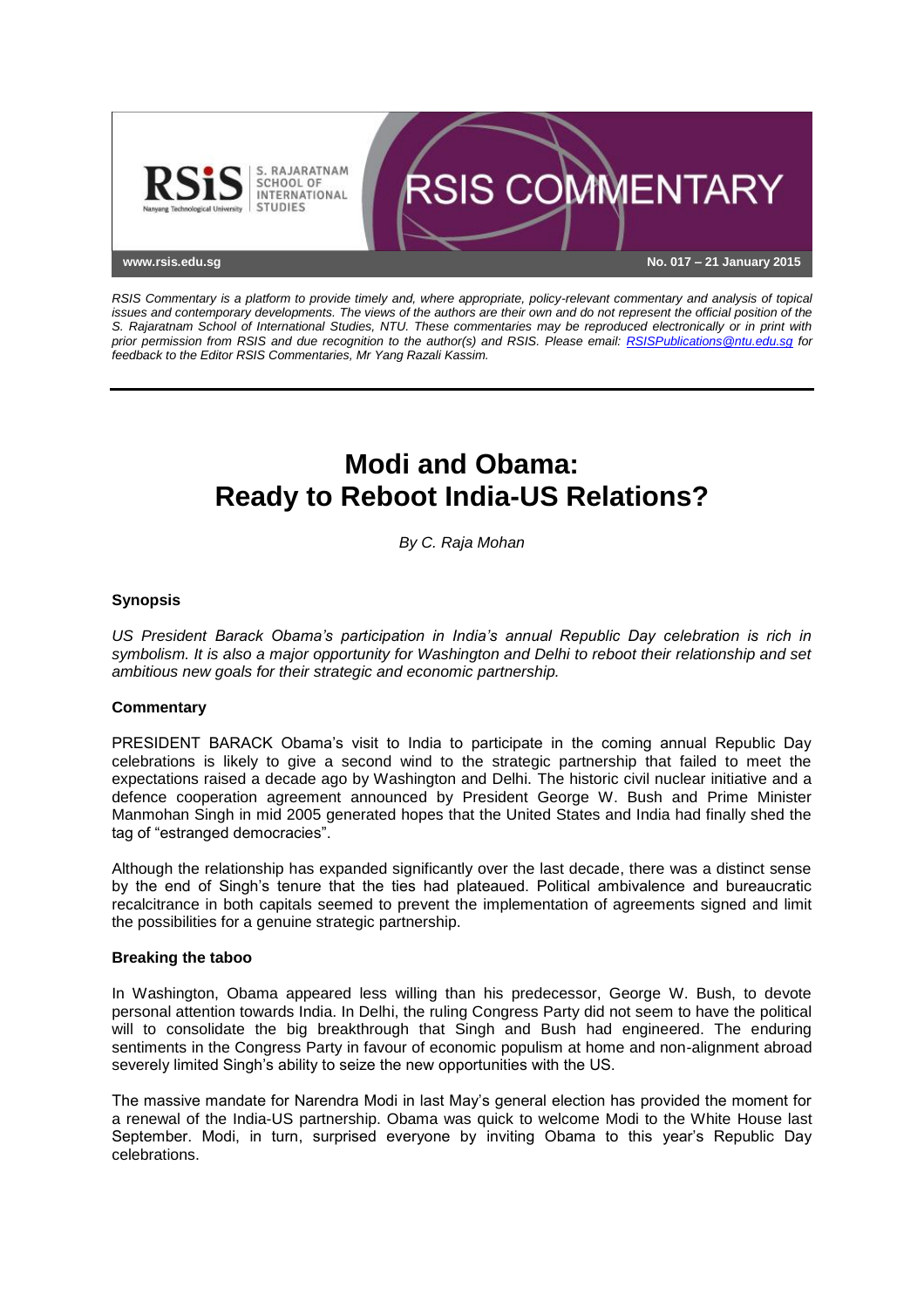That it is the first time Delhi extended this honour to an American president underlines the deep mutual discomfort that has long hobbled the relationship between the world's largest democracies. In breaking the taboo, Modi is signalling that he is prepared to travel farther with the US than any of his predecessors.

The surprising agreement for a second summit meeting between President Obama and Prime Minister Modi in less than six months reveals a rare and simultaneous political will in Delhi and Washington to deepen the partnership. If the first summit last September in Washington arrested the recent drift in the ties between the two nations, Obama's Delhi sojourn from 25-27 January 2015 is expected to help advance them in a decisive manner.

#### **Strategic domain**

In the strategic domain, three broad areas are in focus as the two sides work at a feverish pace to produce agreements that can be showcased during Obama's visit. One: the effort to wrap up the outstanding issues that have prevented the implementation of the historic civil nuclear initiative.

The two sides are hoping to make progress on the vexed issues of nuclear liability that has prevented the American companies from participating in India's atomic power programme; the question of administrative arrangements for monitoring the sensitive parts of the civilian nuclear cycle; and facilitating India's early membership of the global non-proliferation regimes such as the Nuclear Suppliers Group.

Two: the two leaders are expected to renew the ten-year defence framework agreement signed in 2005, take some concrete steps to promote co-development and co-production of weapons systems in India, and generate better political understanding on how to coordinate their separate efforts to build a stable structure of peace and security in the vast Indo-Pacific region.

Three: Obama and Modi are also likely to broaden and deepen their current cooperation on combating terrorism in the Subcontinent and beyond. Taken together, substantive progress on these three fronts is bound to inject some genuine substance into the strategic partnership that the two sides proclaimed nearly a decade ago but was lost in translation.

### **Beyond the strategic**

Beyond the strategic, two other issues are at the top of Obama's agenda for India—economic cooperation and climate change. If the slow-down of economic reforms under the Singh government generated deep frustration in Washington, Delhi's policies on taxation, intellectual property rights and multilateral trade negotiations had angered America.

Modi, in contrast, is making a special effort to woo American corporations and convince them that India is back as a growth story. As he takes steps to improve the ease of doing business in India, initiates a number of long overdue reforms, and signals flexibility on multilateral economic issues, Modi has created the space for more productive economic engagement with the US.

Modi's greatest surprise, however, has been his bold introduction of some flexibility into India's position on climate change that has long been a source of political tension between Delhi and Washington.

Officials from the two governments are said to be negotiating an 'action plan' on climate change that focuses less on India's near term carbon emissions and find ways to boost India's use of renewable energy sources like solar and wind. Such an approach will address Delhi's need to grow its economy and Washington's desire to lessen the weight of coal in India's energy mix.

If agreements on nuclear, defence, and homeland security will help Delhi and Washington reboot their strategic ties, progress on issues relating to trade, investment, energy and climate change would provide a much deeper and more lasting foundation for the partnership between India and the US.